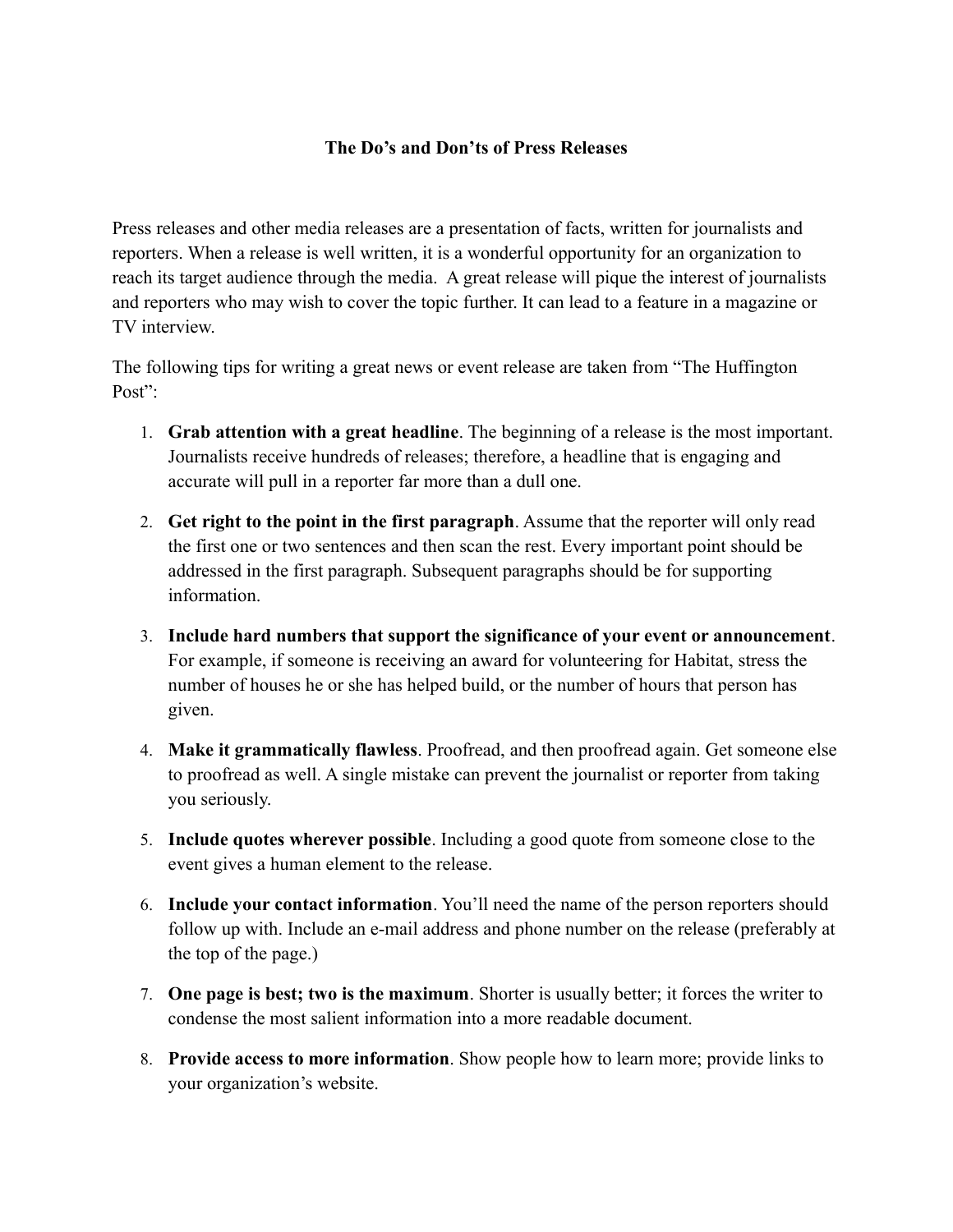### **Formatting Your Release**

There are some generally agreed-upon formats for submitting a release. Following these guidelines will make your release professional in appearance.

Most media outlets now prefer e-mailed news releases, and the ease of electronic usage (no need for the information to be re-keyed) increases the likelihood that a release will be used. However, in some cases you may want to send a written release. There are some generally agreed-upon formats for submitting either.

#### **For an E-mail release:**

Compose an eye-catching subject line in the address portion of the e-mail. DO NOT ATTACH the press release. (Reporters often don't bother to open them.) Instead type:

FOR IMMEDIATE RELEASE (or the date you want the release to appear).

Headline (Combine upper and lower case; make it 10 words or less.)

Skip a line

Begin the text with the organization's city and date of the event followed by a dash. Then write the details of the event including who, what, when, where and why.

A second paragraph should include any needed background information, quotes from participants etc. Generally this should contain no more than five sentences.

Include the contact information below the text of the release.

End with the characters ####

NB. Many papers have a pre-set format on their websites for submitting an event or adding to their calendar listings. Go to each website and look for "Contact Us" or "Calendar". Click and follow instructions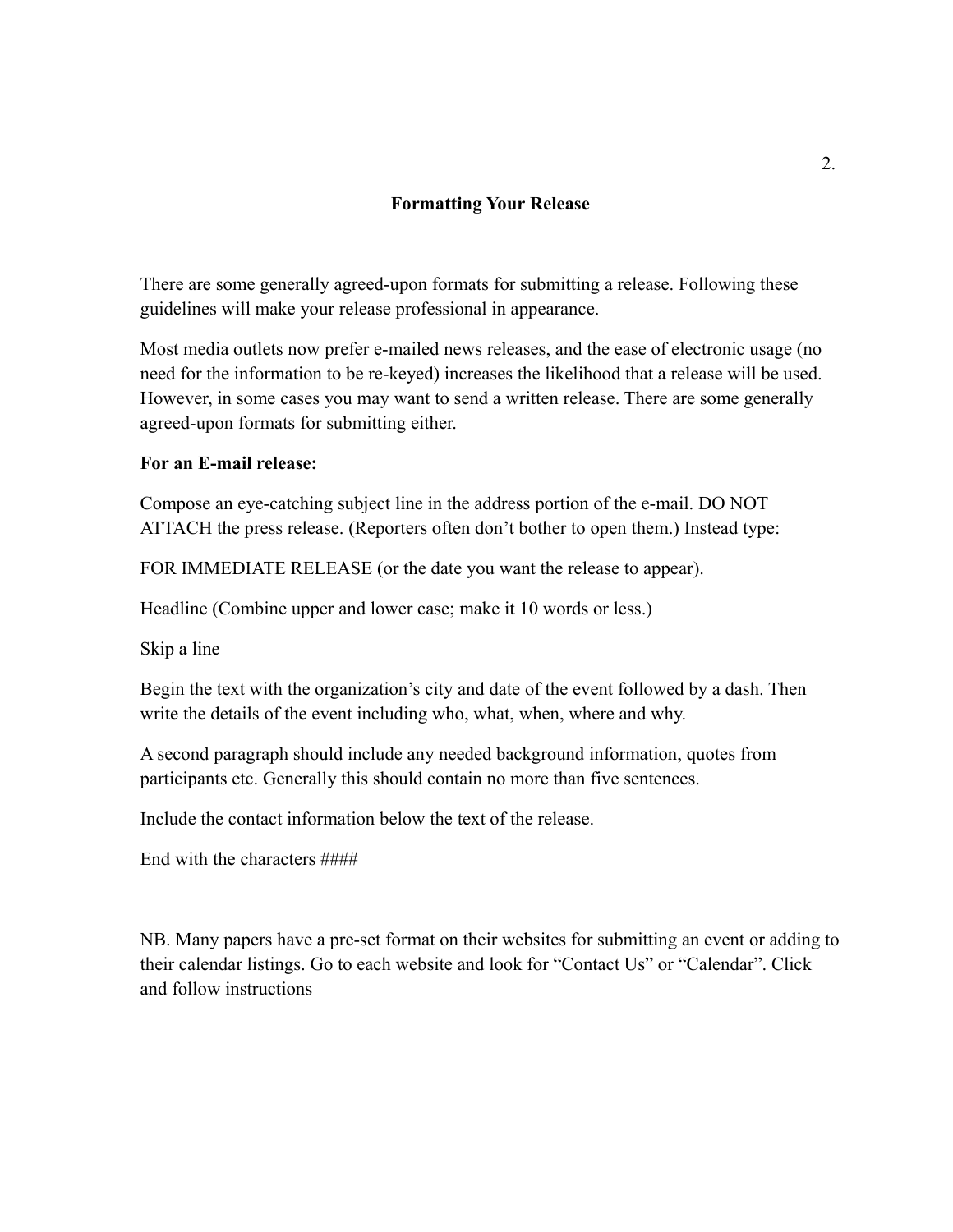### **For a Written Press Release that is mailed:**

Organization Name or Logo

*(This is always at the top center)*

#### FOR IMMEDIATE RELEASE

*(This is the left hand side, all caps. Use this when you want the story to appear immediately. If you want the item to be printed on a future date type* FOR RELEASE ON *give date.)*

Contact Name

Telephone number

Cell Phone

E-mail

Web site

### HEADLINE

*(This is center. Can be all caps or in bold type.)*

Subtitle

(*This includes details clarifying the headline)*

Paragraph One

(*It answers the questions of who, what, where etc.)*

Paragraph Two

*(This gives the details after the introduction, background, quotes from participants etc.)*

*Paragraphs should generally contain no more than 5 sentences. There should be a double line space between paragraphs.)*

When your press release is finished type the following in the center of the page:

END

####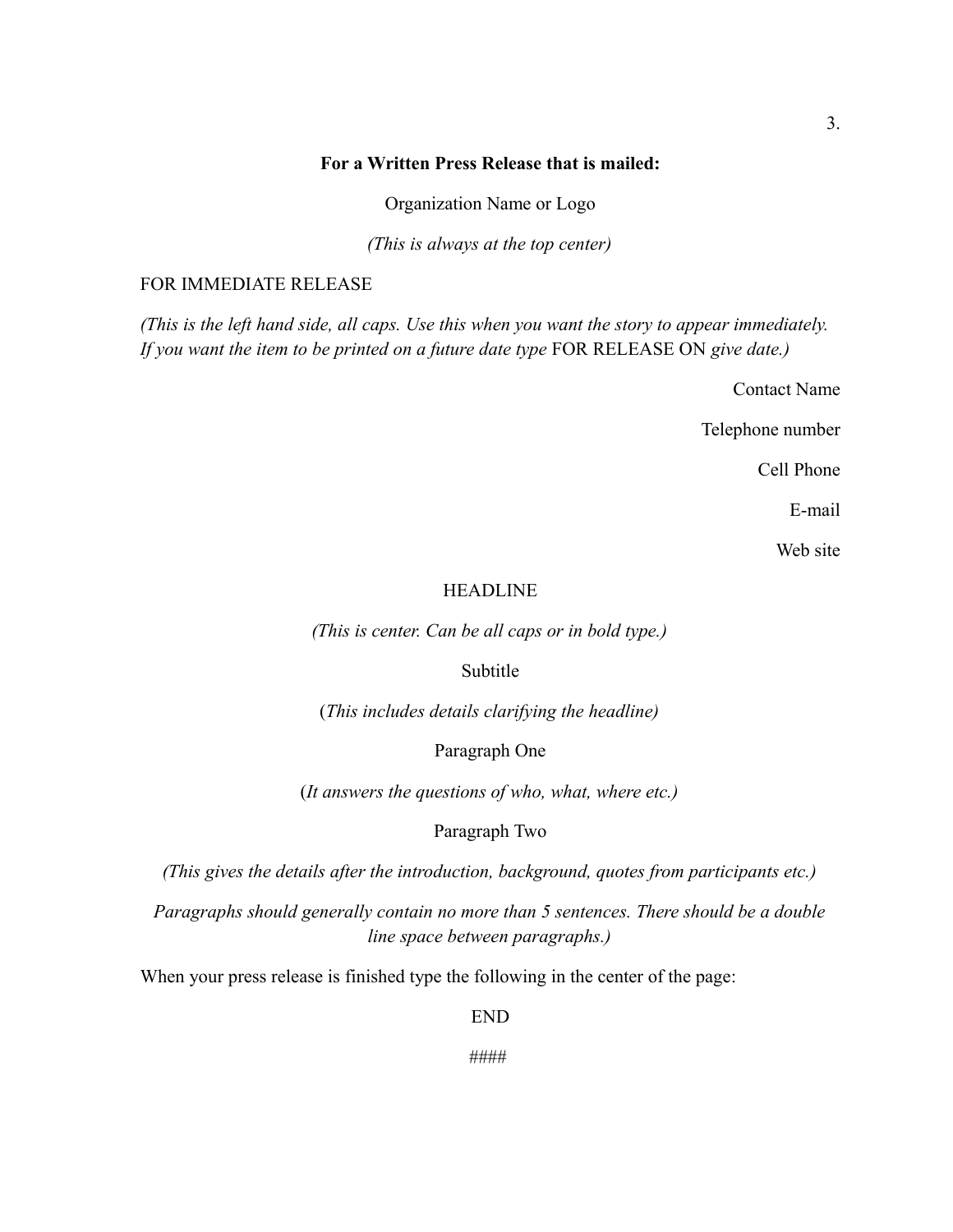### **Other Considerations**

**Pay attention to deadlines**. Many papers require that a release be received a minimum of 3 weeks in advance of publication. Monthly magazines vary; count on at least a two-month advance. For holiday events some papers have a very early deadline. For example, "The News and Observer" had a July deadline for listing Fall Arts events in 2014.

Before mailing or sending your release, make sure you haven't committed any of these common mistakes. (These originally appeared in the "Cultural Professionals Network".)

1. **The headline isn't working.** It's generic or too long or is a cliché. Keep the headline concise, enticing and make sure that it gives a good overview of your story.

2**. It is written in the first person**. Every news story online or in a local newspaper is written in the third person, unless there is a quote from an actual person. There should never be any "We did this" or "I think that" in the body of a press release. Imagine that someone else is telling your story.

3. **You haven't provided enough information**. Don't assume that the reporter will know everything about your organization. Your first paragraph should include where your organization is based and the angle of the story.

4. **You're forgetting to add proper punctuation**. Journalists are time and resource poor, so make their job as hassle free as possible by providing 'ready to publish' copy. Supplying first class copy will gain you a reputation as reliable. Journalists will want to publish your stories again in the future.

5. **Some of your copy has been lifted from an internal newsletter or website.** Such copy won't work because it is frequently written in the first person, is too self-promotional and doesn't have the journalist in mind. Start from scratch and write specifically for the paper or medium you are targeting.

6. **You haven't made the most of quotes**. Once you have established an angle for your story, you should always provide one or two quotes from a spokesperson involved in the project or event. Quotes are the only thing journalists can't change, so make the most of them by throwing in some strong key messages. Keep them positive, upbeat and to the point.

7. **There are too many CAPS**. Don't emphasize certain names or words throughout the press release. It's the on-line equivalent of shouting and the journalist will have to go through the entire release and change everything to lower case.

8. **The release is too short**. While succinct writing is appreciated, don't make the mistake of not providing enough content. Journalists want to get all the facts so be sure you include as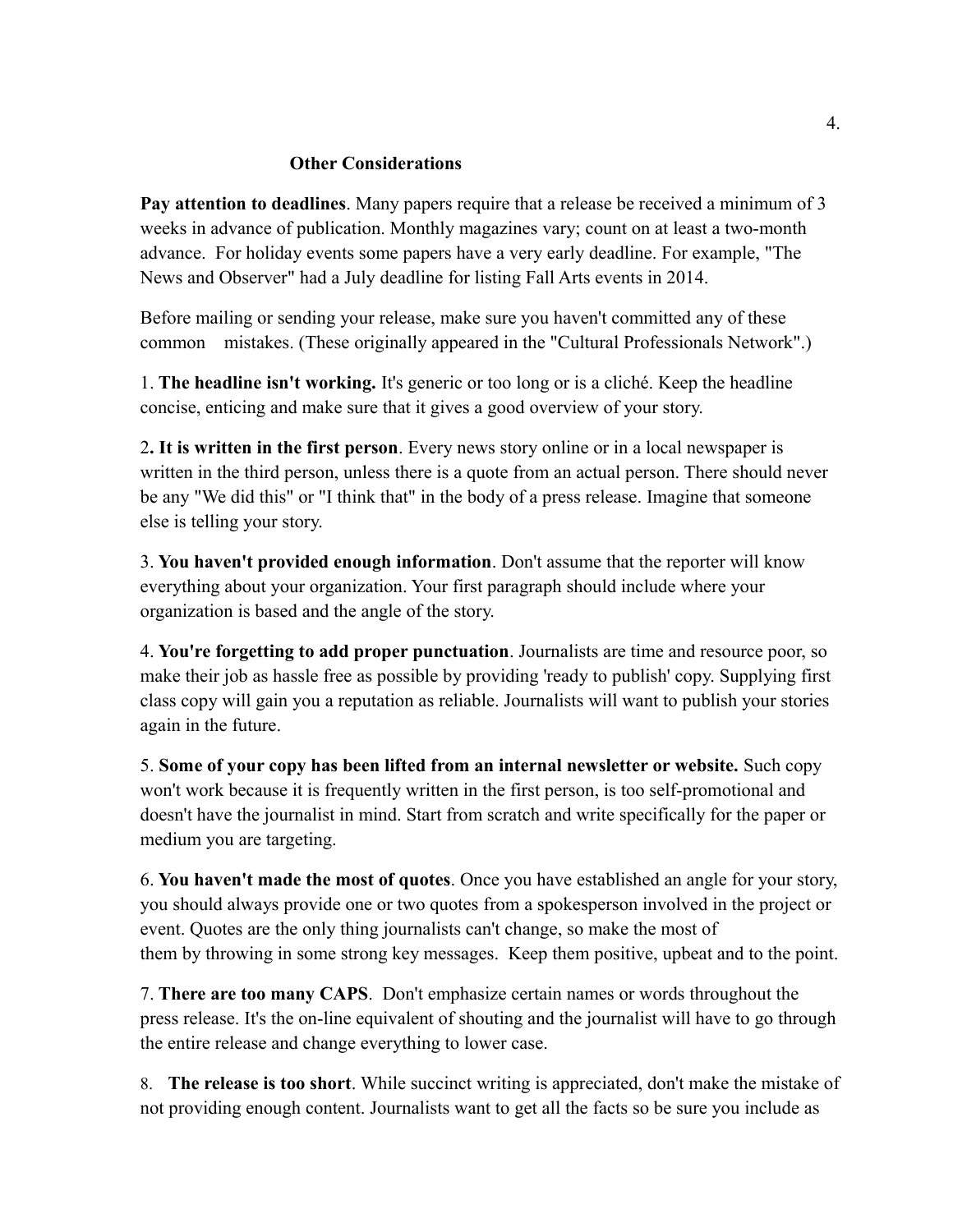much information as possible. Make sure you have answered the questions of Who, What Where, When, Why and How before sending the release.

9**. Your copy is too promotional**. Read your press release after you have finished it and judge whether it screams "Please buy tickets to our event!" Or does it give a nice rounded picture of what the event is. Although releases are promotional, they are not advertisements; they are a presentation of facts. So use objective copy.

10. **There's too much over-hyped copy (exclamation mark! italics! bold type! )** Copy that is littered with exclamation marks and makes wild claims about an event, screams 'spam' and will end up in a journalist's spam folder. Write an intriguing, factual story and avoid unnecessary adjectives, especially ones like 'awesome', 'incredible' and 'the greatest'.

**For Specific Media Addresses, See Section II**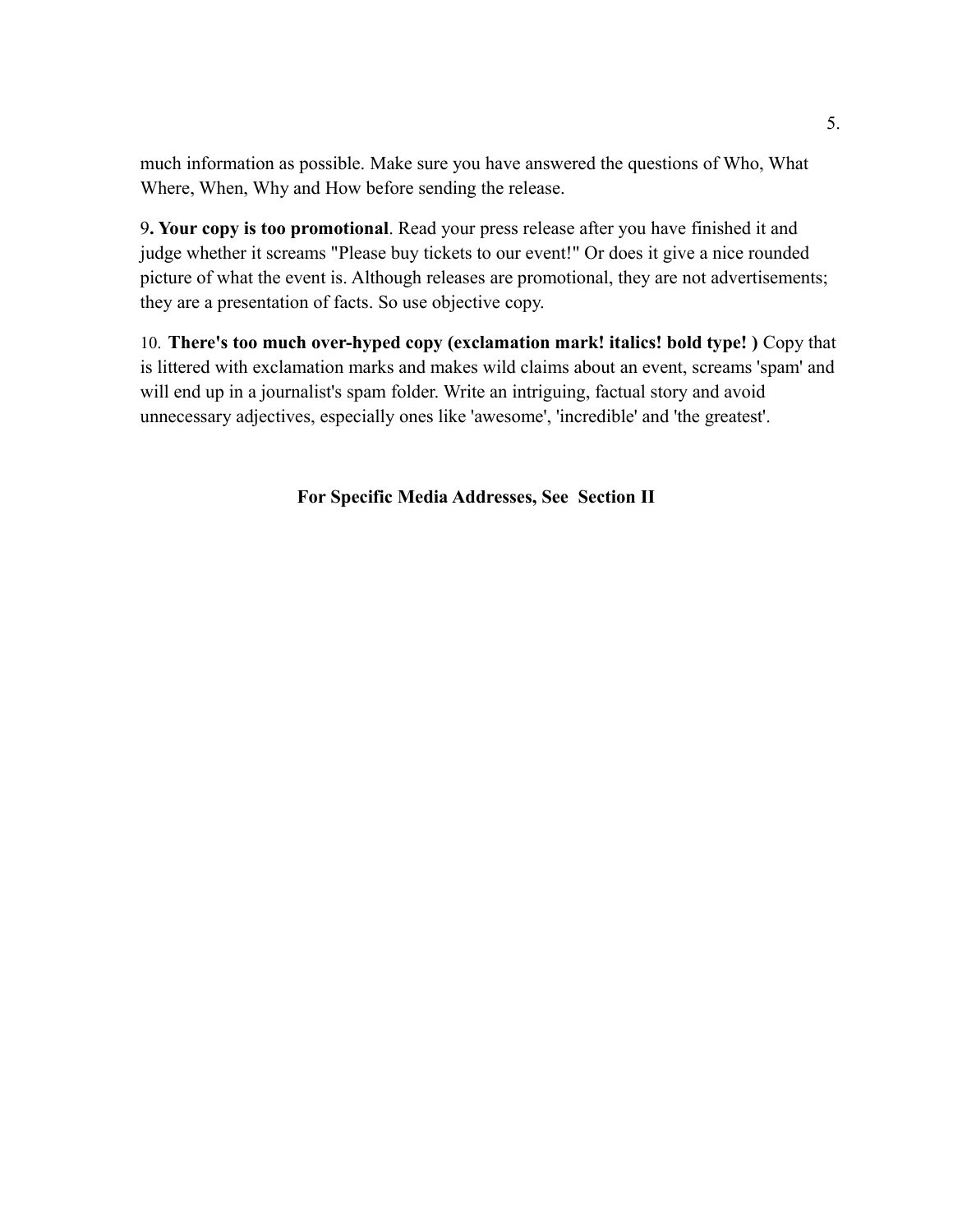### **Section II, Media Addresses**

#### **Guide to using this section**

This section is divided into 7 categories:

- A.) Local newspapers, addresses and websites
- B.) North Carolina newspapers farther afield
- C.) Local TV stations
- D.) Local Radio stations
- E.) North Carolina magazines
- F.) National Unitarian Universalist websites
- G.) North Carolina Unitarian Universalist websites and contacts
- H.) *In Process-Will include the names of local liberal churches and organizations that share our values*

In the listings for newspapers and magazines (D)= Daily, (W)=Weekly and (M)= Monthly.

**Please note that media addresses and contacts change frequently. When in doubt, go to the website for the latest information. Then e-mail Ruth Leopold: [ruthleopold@nc.rr.com](mailto:ruthleopold@nc.rr.com) and she will update this document.**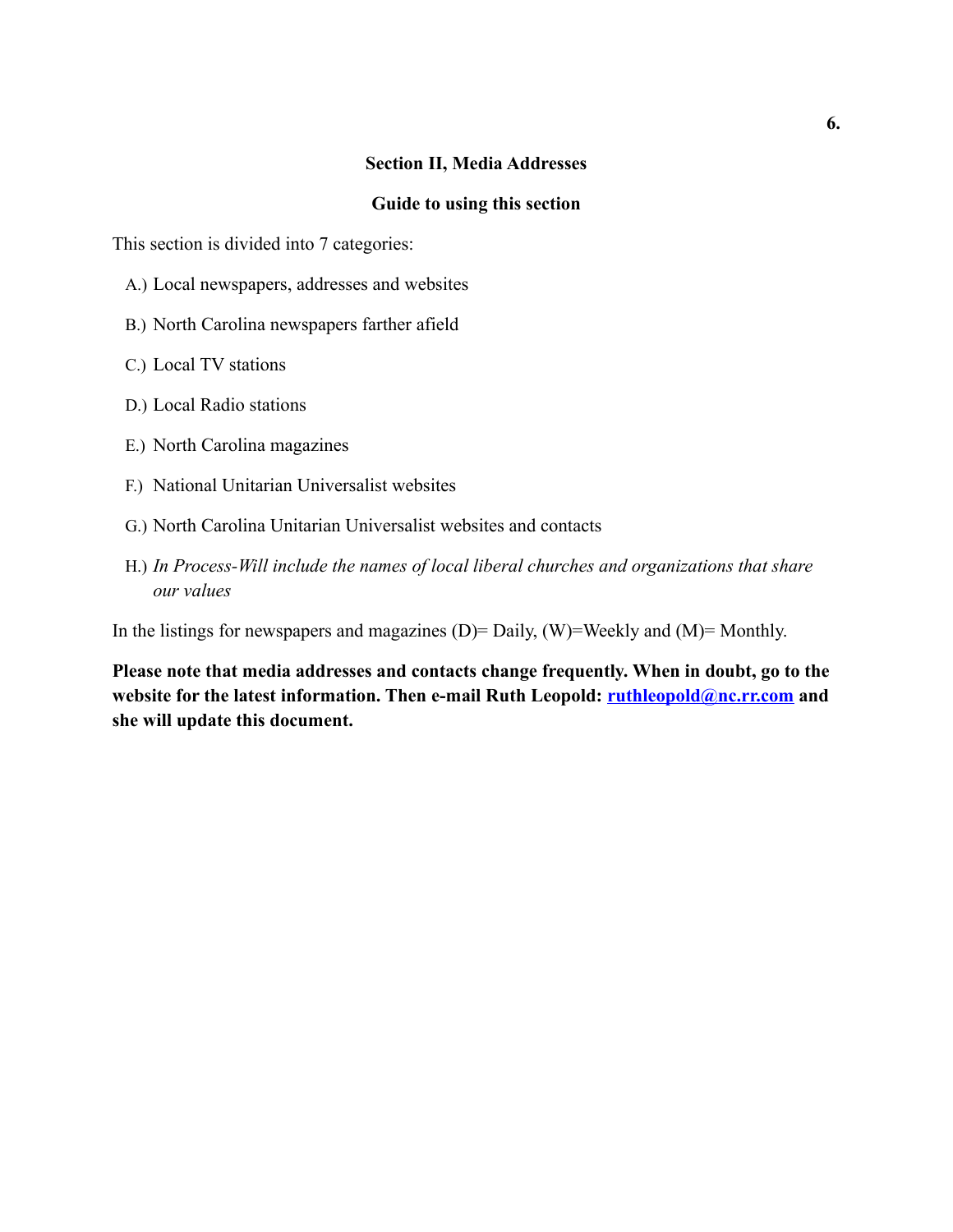### **Local Newspapers**

### **Cary**

The Cary News (W) PO Box 191 Raleigh, NC 27602-9150 919- 829-4500 Fax 919-460-6034 www.carynews@newsobserver .com Go to "Home," then click on "Contact Us" at bottom

### **Chapel Hill**

The Chapel Hill News (2xW) PO Box 191 Raleigh, NC 27602-9150 919-829-4500 For "Arts Week" e-mail: [kkoomen@newsobserver.com](mailto:kkoomen@newsobserver.com) 3 weeks prior to event. For "Daybook" (Calendar) e-mail: [chnclerk@newsobserver.com](mailto:chnclerk@newsobserver.com) 2 weeks prior to event. For "Faith" e-mail: [flojohnston314@gmail.com](mailto:flojohnston314@gmail.com) 2 weeks prior to event. 910-361-4135

## **Chatham County**

 The Chatham County Line (M) PO Box 1357 Carrboro, NC 27510 919-740-5231 Fax 919- 932-2602 E-mail:  $editor@chathamcountpline.org$  1 month prior to publication Website: [www.chathamcountyline.org](http://www.chathamcountyline.org/)

The Chatham Journal (W) PO Box 520 Pittsboro, NC 27312 919-968-4341 Website: [www.chathamjournal.com/weekly/](http://www.chathamjournal.com/weekly/) Click on "Contact us".

The Chatham News (W) PO Box 290 Siler City, NC 27344-0290 919-663-3232 Fax 919-663-4042 The Chatham Record (W) 19 Hillsboro St. Pittsboro, NC 27312 919-542-3013 Fax 919-542-2590 E-mail Doris Beck: [doris@thechathamnews.com](mailto:doris@thechathamnews.com) Website[:www.chathamnewsandrecord.com](http://www.chathamnewsandrecord.com/)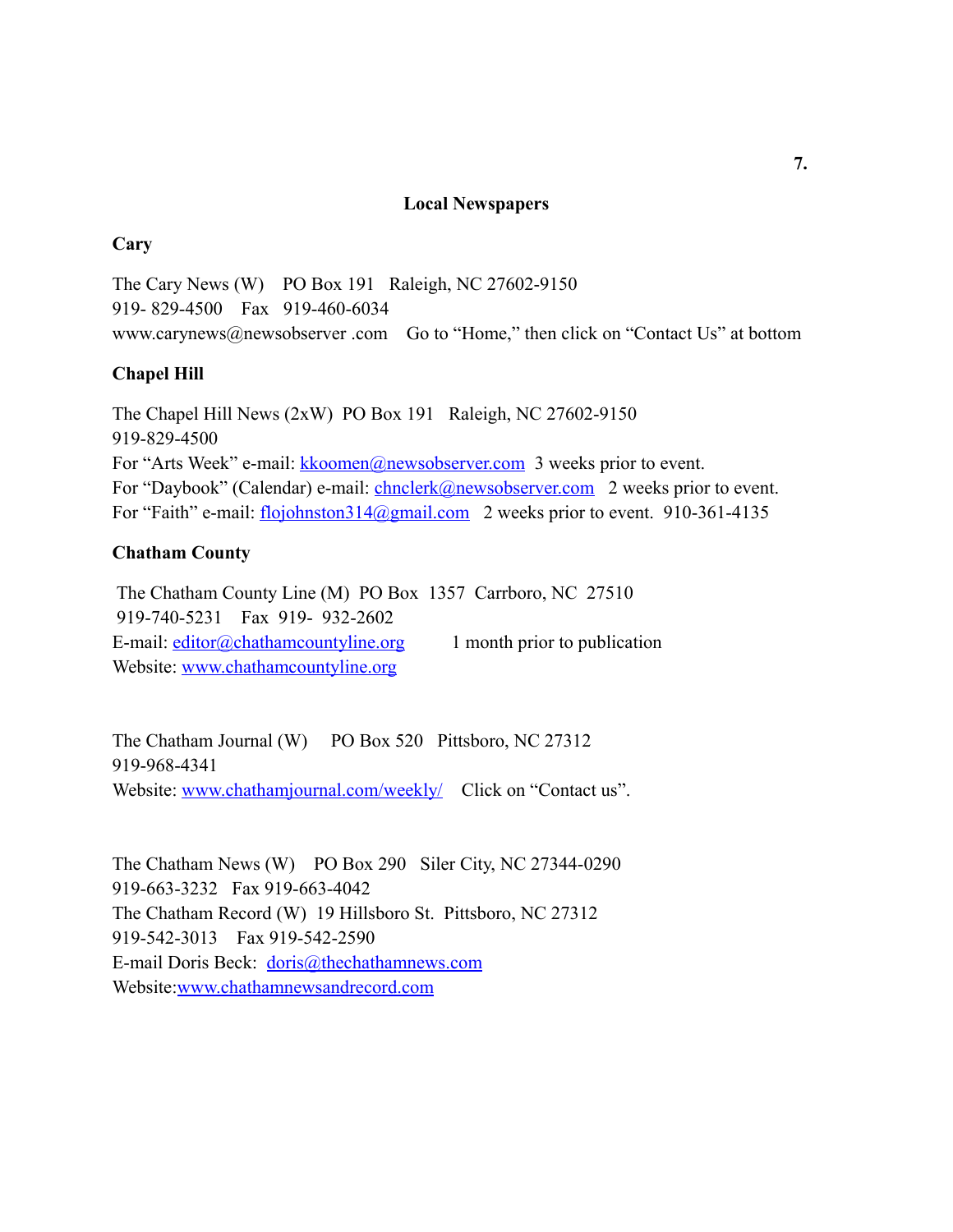The Sanford Herald (D) 208 Saint Clair Ct. Sanford, NC 27330-3916 919-708-9000 Fax 919-708-9001 News editor – Jennifer Gentile – 919-718-1221 e-mail:  $igentile@sanfordherald.com$ Website: [www.sanfordherald.com](http://www.sanfordherald.com/)

#### **Durham**

The Durham Herald Sun (D) 2828 Pickett Rd. Durham, NC 27705-5613 919-419-6500 Website: [www.heraldsun.com](http://www.heraldsun.com/) Click on "Got news" e-mail: [news@heraldsun.com](mailto:news@heraldsun.com)

The Indy Week (W) PO Box 1772 Durham, NC 27702 919-286-1972 Fax 919-286-4274 For Arts, e-mail: [calendar@indyweek.com](mailto:calendar@indyweek.com) For Events, e-mail:  $\frac{\text{actnow}(a) \text{indyweek.com}}{\text{actnow}(a) \text{indyweek.com}}$ Website: [www.indyweek.com](http://www.indyweek.com/) Deadline is Wed. at 5p.m. for the following week's issue.

#### **Hillsborough**

News of Orange County (W) PO Box 580 Hillsborough, NC 27278-0580 919-732-2171 Fax 919-732-4852 Website: [www.newsoforange.com](http://www.newsoforange.com/) Click on "Home" then on "Contact Us" or "Submission" Forms" and go to "Submit News" e-mail: **e.wiltgen@newsoforange.com** 

### **Mebane**

The Mebane Enterprise (W) 106 N. Fourth St. Mebane, NC 27302-2428 919-563-3555 Website: [www.mebaneenterprise.com](http://www.mebaneenterprise.com/) Click on "Home", then on "Submission Forms" then on "Submit News".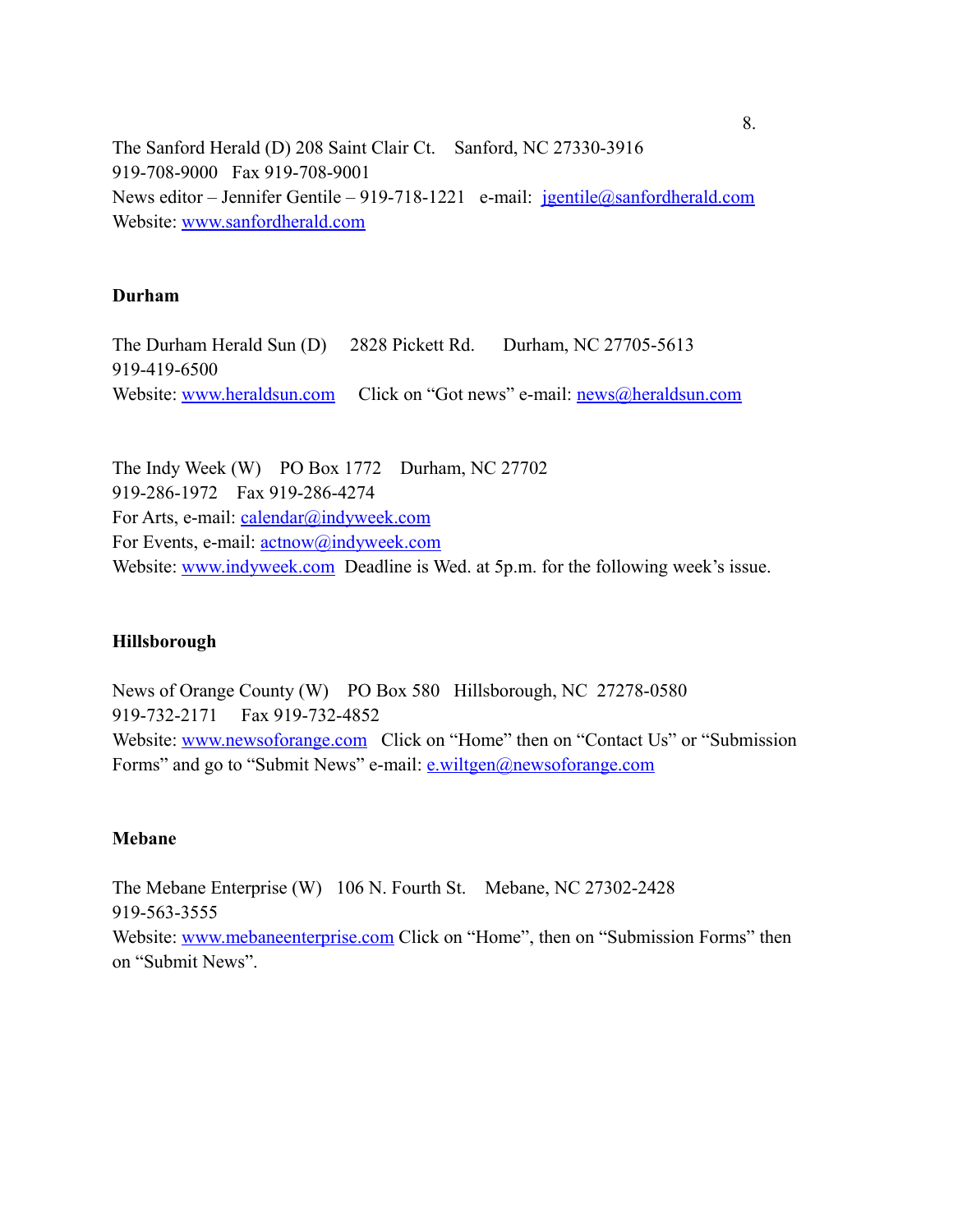# **Raleigh**

The News and Observer (D) PO Box 191 Raleigh, NC 27602-9150 919-829-4500 Website: [www.newsobserver.com](http://www.newsobserver.com/) Go to "Events Calendar" and add an event or go to "Contact Us" and click on "Subject" e-mail: [mschultz@newsobserver.com](mailto:mschultz@newsobserver.com)

The Raleigh Telegram (W) 64 T. W. Alexander Dr. PO Box 12598 Research Triangle Park, NC 27709. 919-760-3110 Website: [www.raleightelegram.com](http://www.raleightelegram.com/)

**See next page for non-local newspapers.**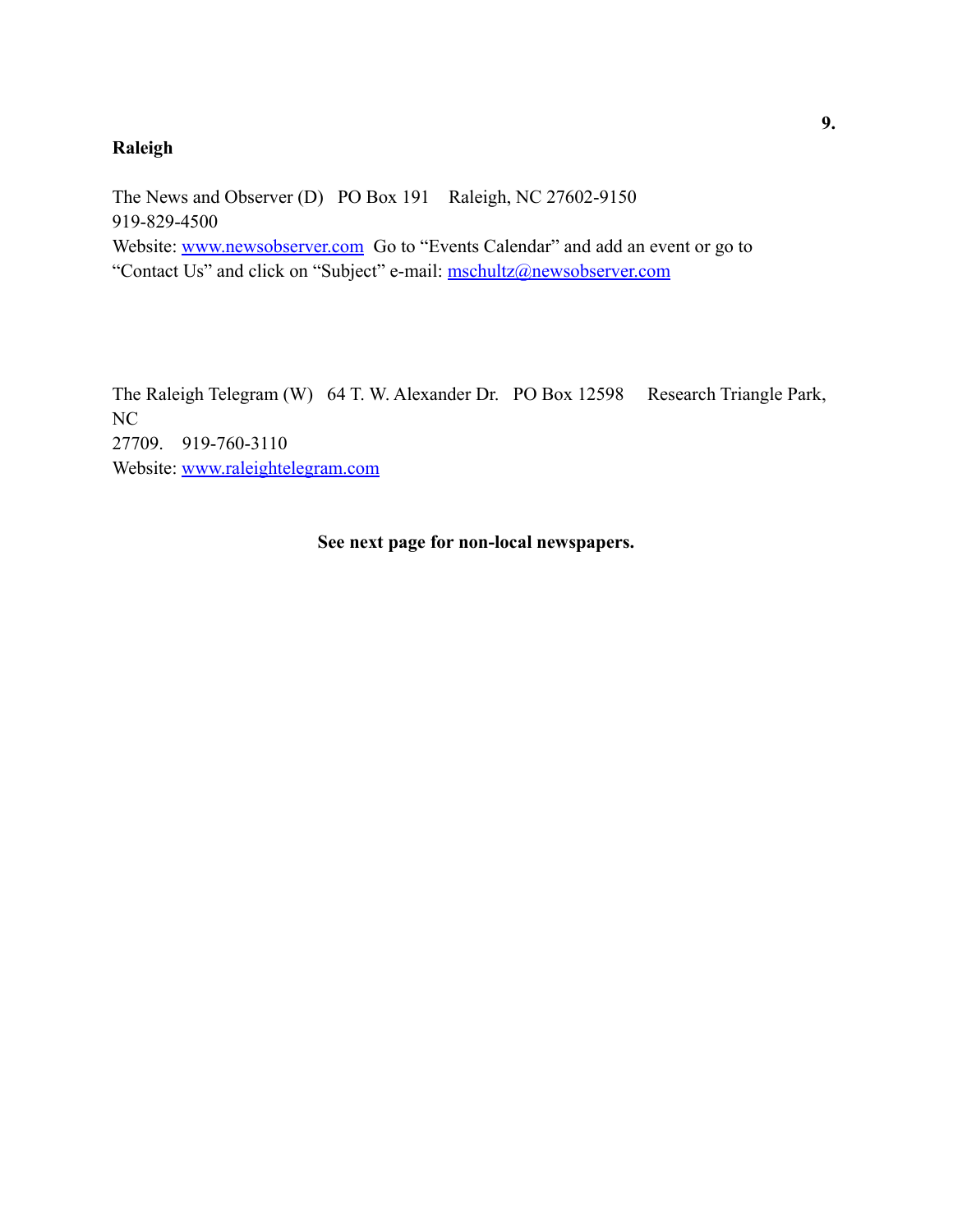### **North Carolina Newspapers – Non Local**

#### **Asheboro**

The Courier Tribune (D) PO Box 340 Asheboro, NC 27204-0340 336-625-2101 Fax 336-626-7074 Website: [www.courier-tribune.com](http://www.courier-tribune.com/) Go to "Calendar" and add an event. For news events, e-mail: news@courier-tribune.com For arts events, e-mail: lifestyles@courier-tribune.com

### **Asheville**

The Asheville Citizen-Times(D) 14 O'Henry Ave. Asheville, NC 28801-2604 828-252-5610 Fax 828-281-4372 Website: [www.citizen-times.com](http://www.citizen-times.com/) Go to home page and click on "Add your own event" For news, go to the website and click on "Newsroom Directory" for appropriate person

## **Burlington**

The Times-News (D) 707 S. Main St. Burlington, NC 27215-5844 366-227-0131 Fax 366-228-1889 Website: [www.thetimesnews.com](http://www.thetimesnews.com/) Go to home page and click on "Contact us" E-mail: [tjones@timesnews.com](mailto:tjones@timesnews.com)

## **Charlotte**

The Charlotte Observer (D) 600 S. Tryon St. Charlotte, NC 28202-1842 704-358-5040 Website: [www.charlotteobserver.com](http://www.charlotteobserver.com/)  For features, e-mail: <u>[living@charlotteobserver.com](mailto:living@charlotteobserver.com)</u> For religion, e-mail: *ebattenobserver@gmail.com*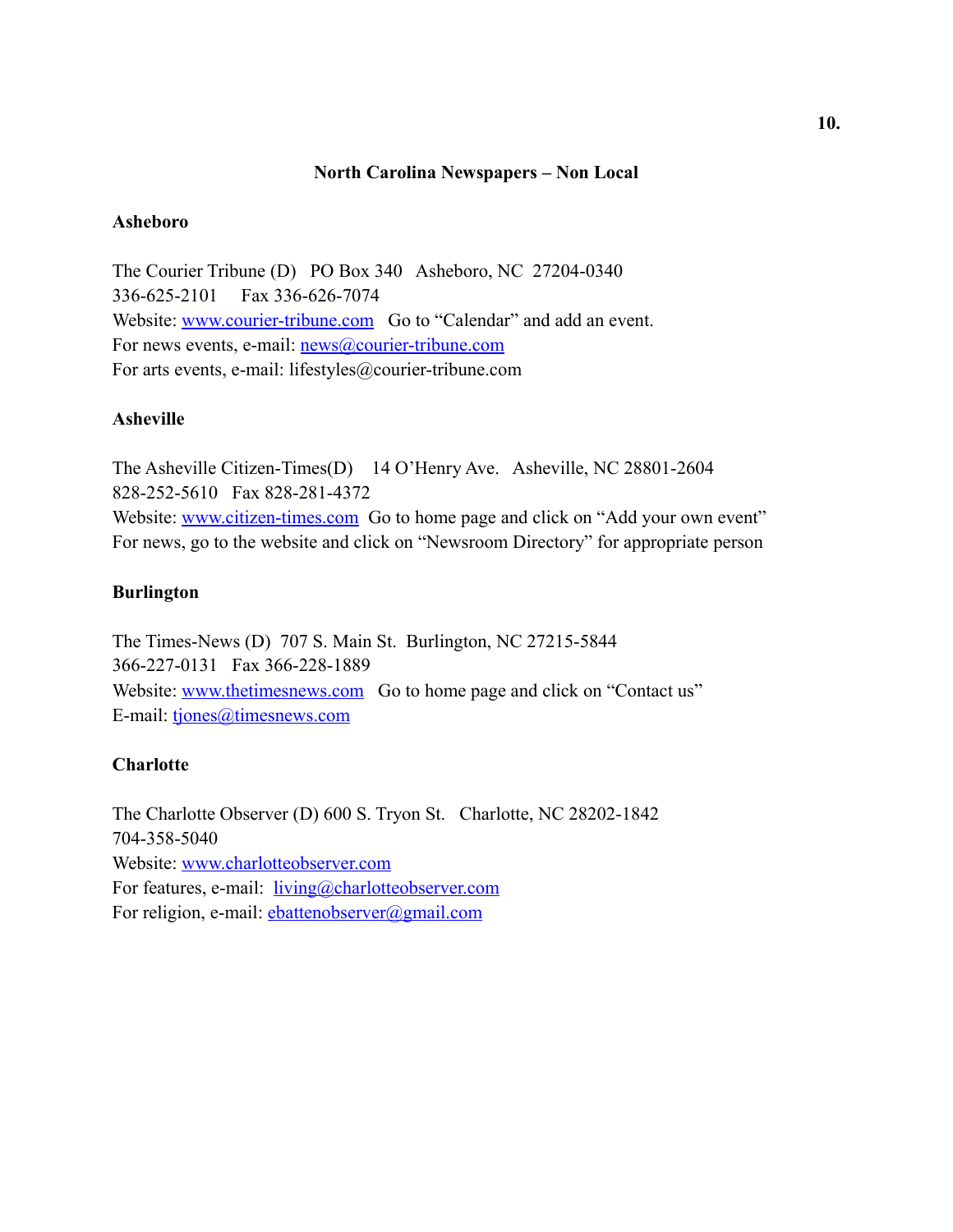The South Charlotte Weekly (W) 10100 Cedar Dr. Ste. 150 Charlotte.NC 28210-8906 704-849-2261 Fax 704-849-2504 Website: [www.thecharlotteweekly.com](http://www.thecharlotteweekly.com/) E-mail: [news@thecharlotteweekly.com](mailto:news@thecharlotteweekly.com)

## **Fayetteville**

The Fayetteville Observer (D) PO Box 849 Fayetteville, NC 28302-0849 910-323-4848 Fax 910-486-3545 Website: [www.fayobserver.com](http://www.fayobserver.com/) Click on "Submit news" or click on "Contact Us" E-mail: [news@fayobserver.com](mailto:news@fayobserver.com)

### **Greensboro**

The News and Record (D) 200 E. Market St. Greensboro, NC 27401-2910 336-373-7000 Website: [www.news-record.com](http://www.news-record.com/) Go to "News" then to "Share a news tip" Go to "Things to do" to submit an event. For faith news, e-mail: [mikekernels@news-record.com](mailto:mikekernels@news-record.com)

Greensboro-Yes! Weekly (W) 5500 Adams Farm Lane, Ste.204 Greensboro, NC 27407-7059 336-316-1231 Fax 336-316-1930 Website: [http://yesweekly.com](http://yesweekly.com/) For news, e-mail: [whitney@yesweekly.com](mailto:whitney@yesweekly.com) For music, e-mail: <u>ryan@yesweekly.com</u> For theatre, e-mail: <u>lenise@yesweekly.com</u>

### **Greenville**

The Daily Reflector (D) PO Box 1967 Greenville, NC 27835-1967 252-329-9500 Website: [www.reflector.com](http://www.reflector.com/)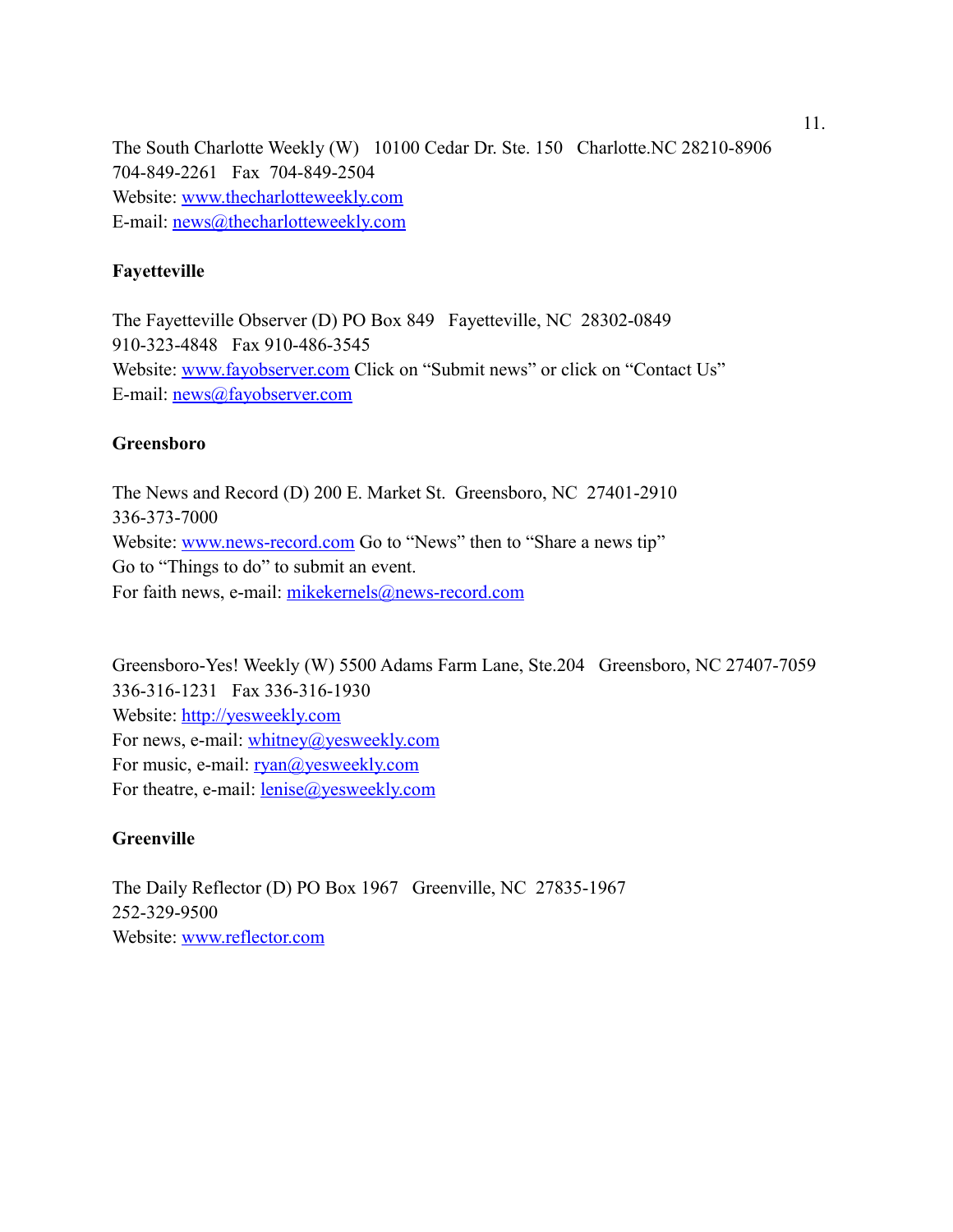## **Henderson**

The Henderson Daily Dispatch (D) 304 S. Chestnut St. Henderson, NC 27536-4225 252-436-2800 Fax 252-430-0125 Website: [www.hendersondispatch.com](http://www.hendersondispatch.com/) Click on "Submissions". Go to "church event" or to "news tip"

# **Hickory**

The Hickory Daily Record (W) PO Box 968 Hickory, NC 28603-0968 828-322-4510 Fax 828-328-9378 Website: [www.hickoryrecord.com](http://www.hickoryrecord.com/) Click on "Home", then on "Submit news", scroll to "Calendar".

# **High Point**

The High Point Enterprise (D) 210 Church Ave. High Point, NC 27262-4806 336-888-3500 Fax 336-888-3644 Website: [www.hpe.com](http://www.hpe.com/) Go to Home page. Click on "Contact Us" to find appropriate reporter.

## **New Bern**

The Sun Journal (D) 3200 Wellons Blvd. New Bern, NC 28562-5234 252-638-8101 Fax 252-638-4580 Website: [www.newbernsj.com](http://www.newbernsj.com/) Go to Home page and click on "Contact Us" at the very top of the page. Then click on "Contact Information"

## **Rocky Mount**

Rocky Mount Telegram (D) PO Box 1080 Rocky Mount, NC 27802-1080 252-446-5161 Fax 252-446-4057 Website: [www.rockymounttelegram.com](http://www.rockymounttelegram.com/) Go to Home page, click on "Contact Us" then scroll down to "Staff Directory"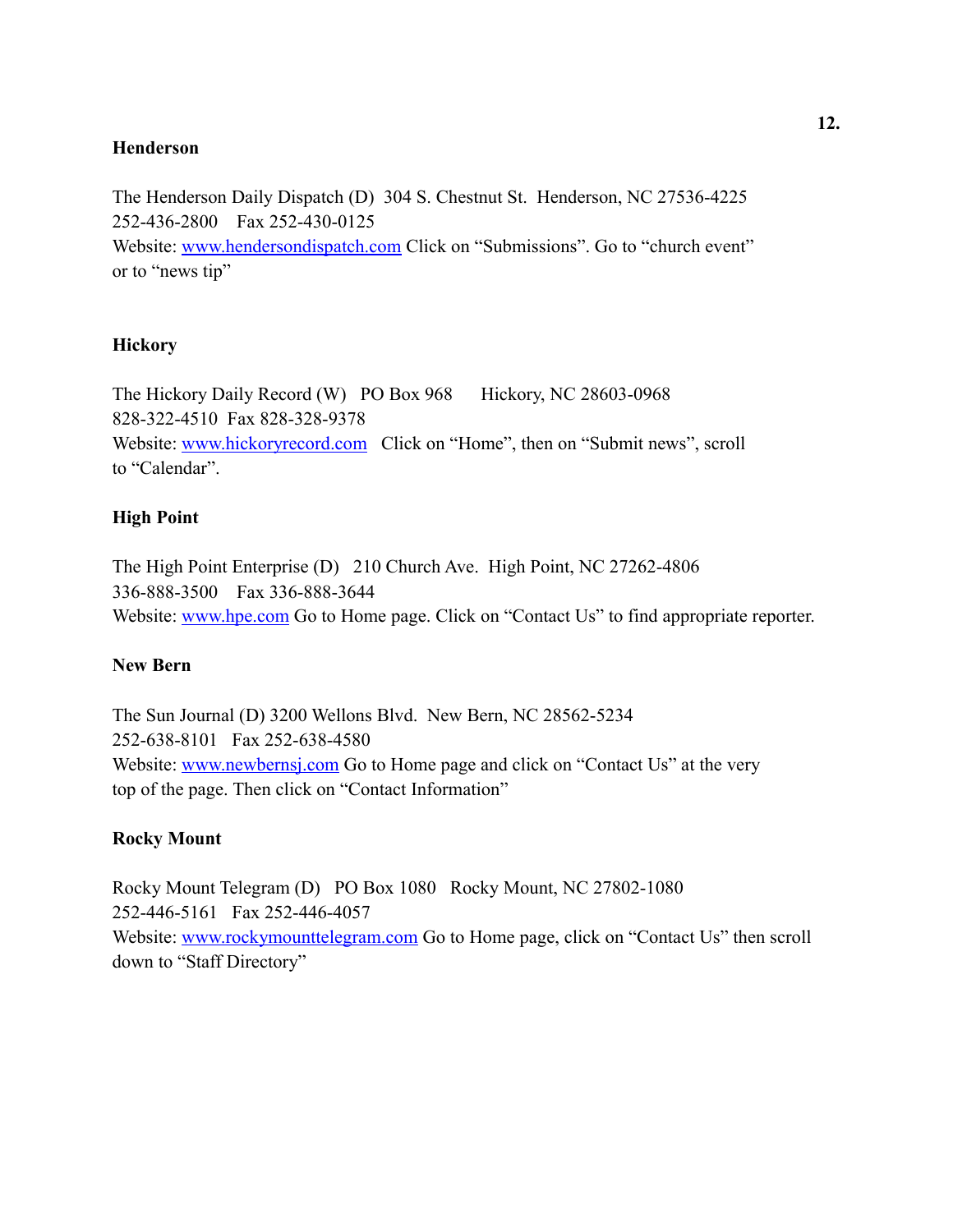#### **Salisbury**

The Salisbury Post (D) 131 W. Innes St. Salisbury, NC 28144-4338 704-633-8950 Fax 704-639-0003 Website: [www.salisburypost.com](http://www.salisburypost.com/) Click on "Lifestyle", drop down to "Faith" and click on "Submit an event ".

### **Southern Pines**

The Pilot (3xW) PO Box 58 Southern Pines, NC 28388-0058 910-962-7271 Fax 910-692-9382 Website: [www.thepilot.com](http://www.thepilot.com/) Go to home page and click on "Calendar" to add an event. Click on "Contact Us" for Staff or "Submission Forms" E-mail: [fdasen@thepilot.com](mailto:fdasen@thepilot.com) (Faye Dasen – Features Editor)

#### **Wilmington**

Wilmington Star-News Online (W)  $1003$  S.  $17<sup>th</sup>$  St. Wilmington, NC 28401-8023 910-343-2000 Fax 910-343-2210 Website: [www.starnewsonline.com](http://www.starnewsonline.com/) Go to "Home", click on "Staff Directory". For "Features", e-mail: cecenunn@starnewsonline.com

### **Winston Salem**

The Winston Salem Journal (D) PO Box 3159 Winston Salem, NC 27102-3159 336-727-7211 Fax 336-727-4083 Website: [www.journalnow.com](http://www.journalnow.com/) Click on "Contact Us" to submit news or click on "Entertainment" and go to "Calendar" E-mail: [acronk@wsjournal.com](mailto:acronk@wsjournal.com) (Alan Cronk – Features Editor)

The Winston Salem Chronicle (W) 617 N. Liberty St. Winston Salem, NC 27101-2912 336-722-8624 Fax 336-723-9173 Website: [www.wschronicle.com](http://www.wschronicle.com/) Go to Home page, click on "Contact" E-mail: [tluck@wschronicle.com](mailto:tluck@wschronicle.com) (Todd Luck)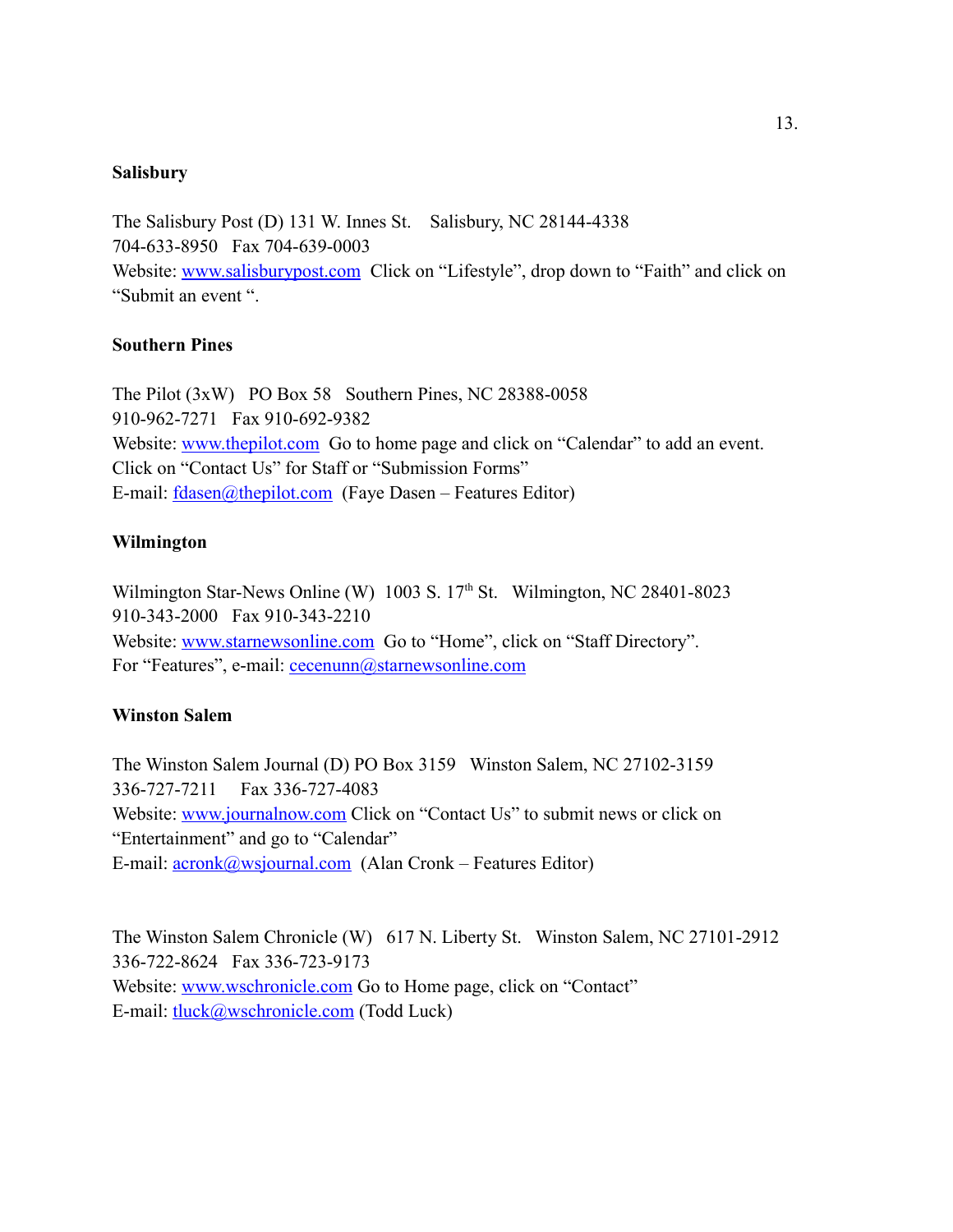#### **Zebulon (Eastern Wake County)**

Eastern Wake News (2xW) 110 N. Arendell Ave. Zebulon, NC 27597-2602 919-269-6101 Fax 919-269-8383 Website: [www.easternwakenews.com](http://www.easternwakenews.com/) Go to website and click on "Contact-us", see form

E-mail: [jwhitfield@newsobserver.com](mailto:jwhitfield@newsobserver.com)

## **TV station information**

WRAL (CBS) PO Box 12000 Raleigh, NC 27606 Newsroom 919-821-8600 Fax 919-821-8514 Website: Go to Home, click on "Entertainment", then go to "Out & About" and "Submit Your Event".

For news, go to Home and click on "Report It" link or e-mail: <u>assignmentdesk@wral.com</u>

WRAZ (FOX 50) 2619 Western Blvd. Raleigh, NC 27606 919-595-5050 Website: [www.fox50.com](http://www.fox50.com/) Go to website, click on "Contact Us" and fill out form.

UNC TV (PBS) 10 T.W. Alexander Drive PO Box 14900 Research Triangle Park, NC 27709- 4900 919-549-7000 Fax 919-549-7201 Website: [www.unctv.org](http://www.unctv.org/) e-mail: [ncnow@unctv.org](mailto:ncnow@unctv.org) For questions or to be put in contact with an appropriate reporter call: 1-888-292-7070

WTVD (ABC 11) 411 Liberty St. Durham, NC 27701-3407 919-683-1111 Website: [www.abc11.com](http://www.abc11.com/) Go to Home, scroll down to "Get in Touch with ABC 11", "Contact Us" or e-mail:  $news@abc11mail.com$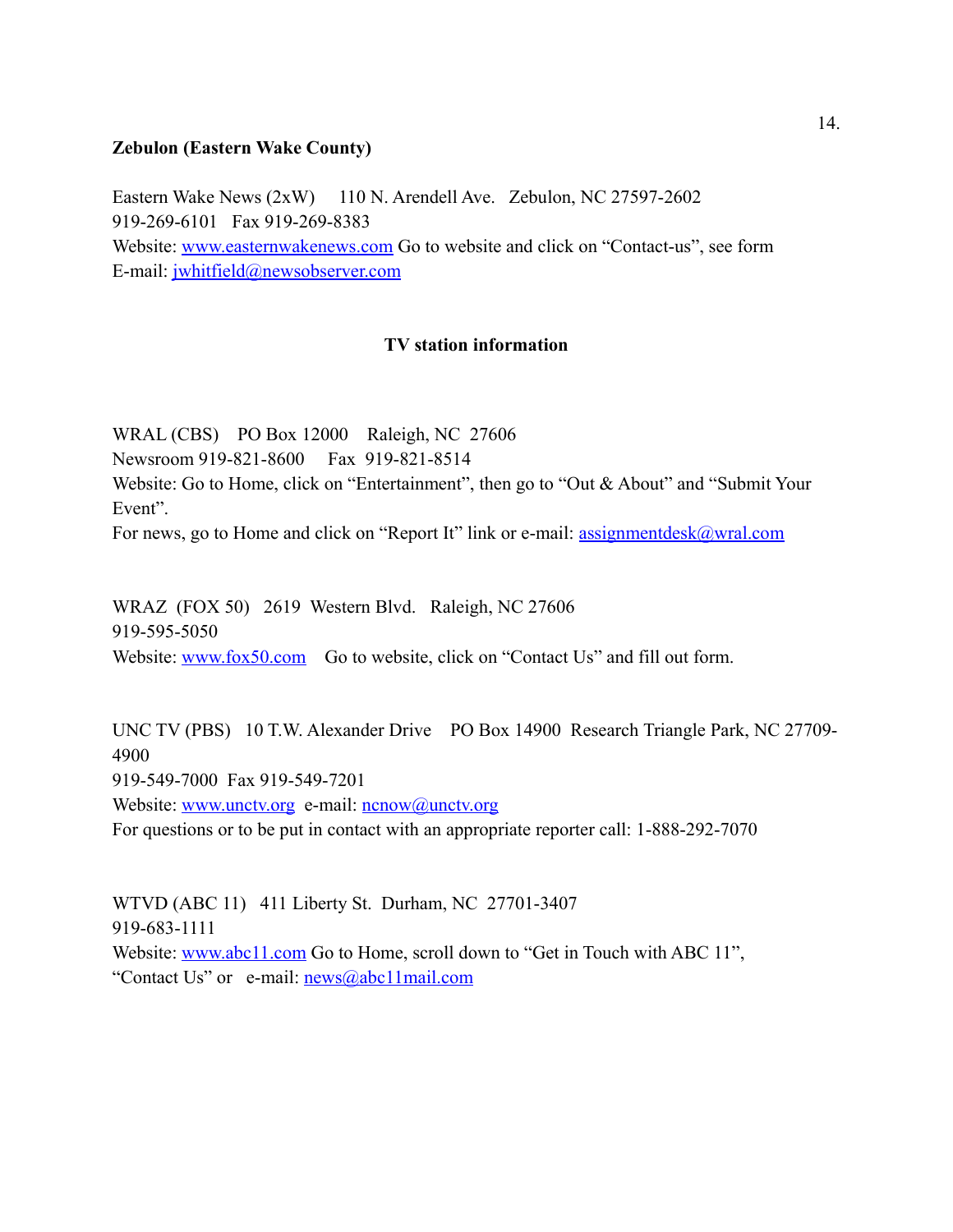WNCN (NBC 17) 1205 Front St. Raleigh, NC 27609 918-836-1717

Website: [www.wncn.com](http://www.wncn.com/) Go to Home, click on "Contact Us" to find the e-mail addresses of the appropriate reporter.

For news, e-mail: [newstips@wncn.com](mailto:newstips@wncn.com) or call the tip line 919-835-NEWS

WFMY (News 2) 1615 Phillips Ave. Greensboro, NC 27405-5127 336-379-9369 336-230-0971 Website: [www.wfmynews2.com](http://www.wfmynews2.com/) Go to Home, scroll down to "Events", click on "Add Your Event".

For news, e-mail: <u>news@wfmy.com</u>

WXII (12) 700 Coliseum Dr. Winston Salem, NC 27106-5313 336-721-5313 Fax 336-721-0856 Website: [www.wxii12.com](http://www.wxii12.com/) Go to Home, then "Contact Us", scroll down for the correct department and use "Form".

WXLV (ABC 45) 3500 Myer Lee Dr. Winston Salem, NC 27101-6223 336-722-4545 Fax. 336-723-8217 Website: [www.abc45.com](http://www.abc45.com/) Go to Home, scroll down to "Calendar" and click on event date to submit.

## **Local Radio Stations**

### **Carrboro**

WCOM 103.5FM Community Radio 300G East Main St. Carrboro, NC 27510 919-929-9601

Website: [www.wcomfm.org](http://www.wcomfm.org/)

Send Public Service Announcements 3 weeks prior to the event. E-mail:  $p_s$   $\frac{\partial w}{\partial x}$   $\frac{\partial w}{\partial y}$ Include date, time, location and contact information for attendees and the station. For general inquiries, e-mail: [stationmanager@wcomfm.org](mailto:stationmanager@wcomfm.org)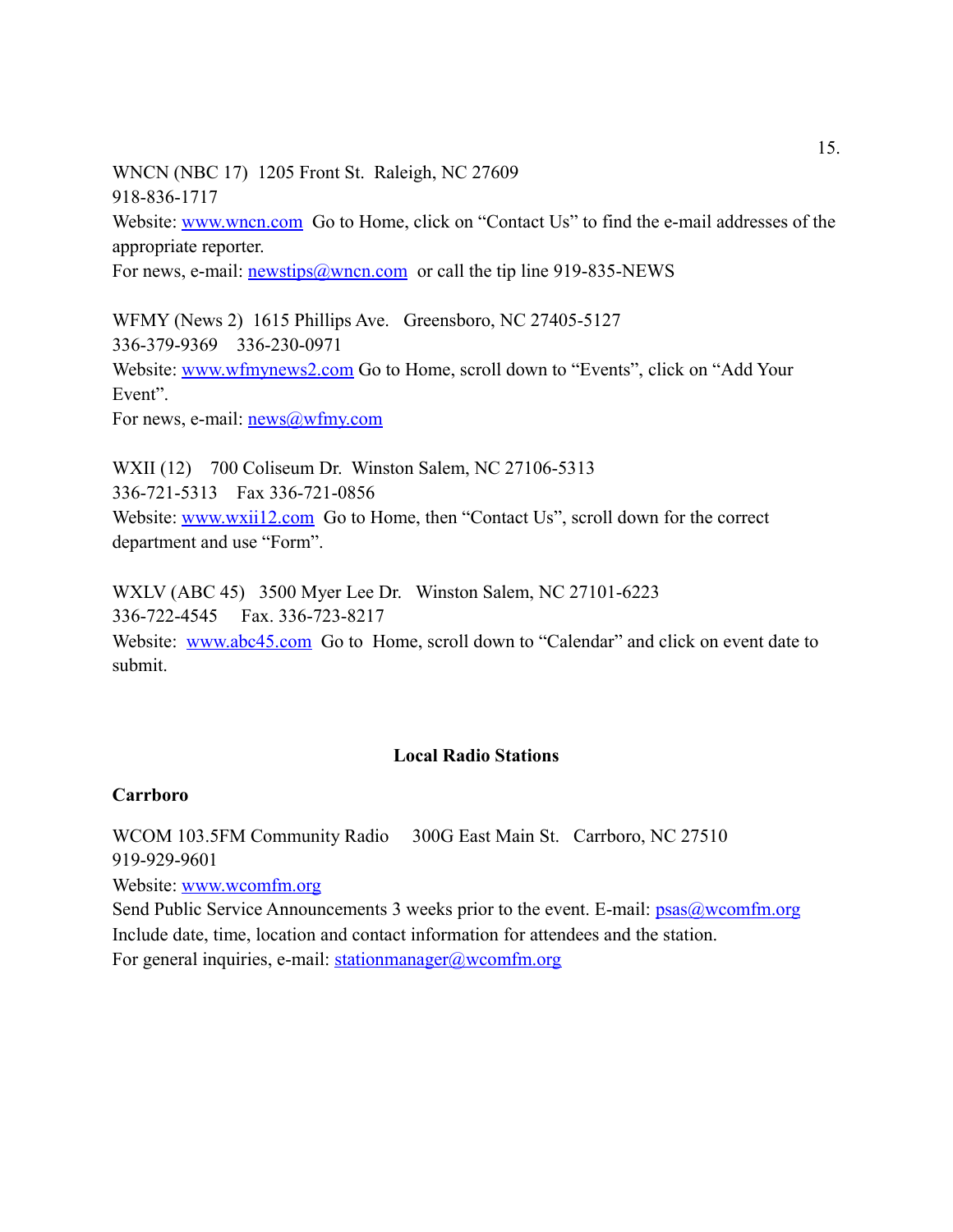## **Chapel Hill**

WXYC 89.3 FM (Student Radio Station at UNC, Chapel Hill) 919-962-8989 Send Announcements 2 weeks prior to the event. E-mail: wxycpsa@unc.edu Include contact information for the event and organization.

WUNC 91.5 FM WUNC-FM 120 Friday Center Dr. Chapel Hill, NC 27517 919-445-9150 Fax 919-966-5955 Website: [www.wunc.org](http://www.wunc.org/) E-mail: [wunc@wunc.org](mailto:wunc@wunc.org)

### **Durham**

WNCU 90.7 FM North Carolina Central University PO Box 19875 Durham, NC 27707 Studio 919-560-9628 Main Office 919-530-7445 Fax 919-530-5031 Website: [www.wncu.org](http://www.wncu.org/) Go to "Contact Us" and fill out form

#### **Raleigh**

WCPE 89.7 FM PO Box 897 Wake Forest, NC 27588 800-556-5178 Fax 919-556-9273 For general information e-mail: [webmaster@TheClassicalStation.org](mailto:webmaster@TheClassicalStation.org) For Arts announcements e-mail: [taralynn@TheClassicalStation.org](mailto:taralynn@TheClassicalStation.org)

WSHA 88.9 FM (Shaw University) 118 E. South St. Raleigh, NC 27601 Studio 919-546-8430 Fax 919-546-8315 For Public Service Announcements, e-mail: [wsha@shawu.edu](mailto:wsha@shawu.edu)

See next page for North Carolina Magazines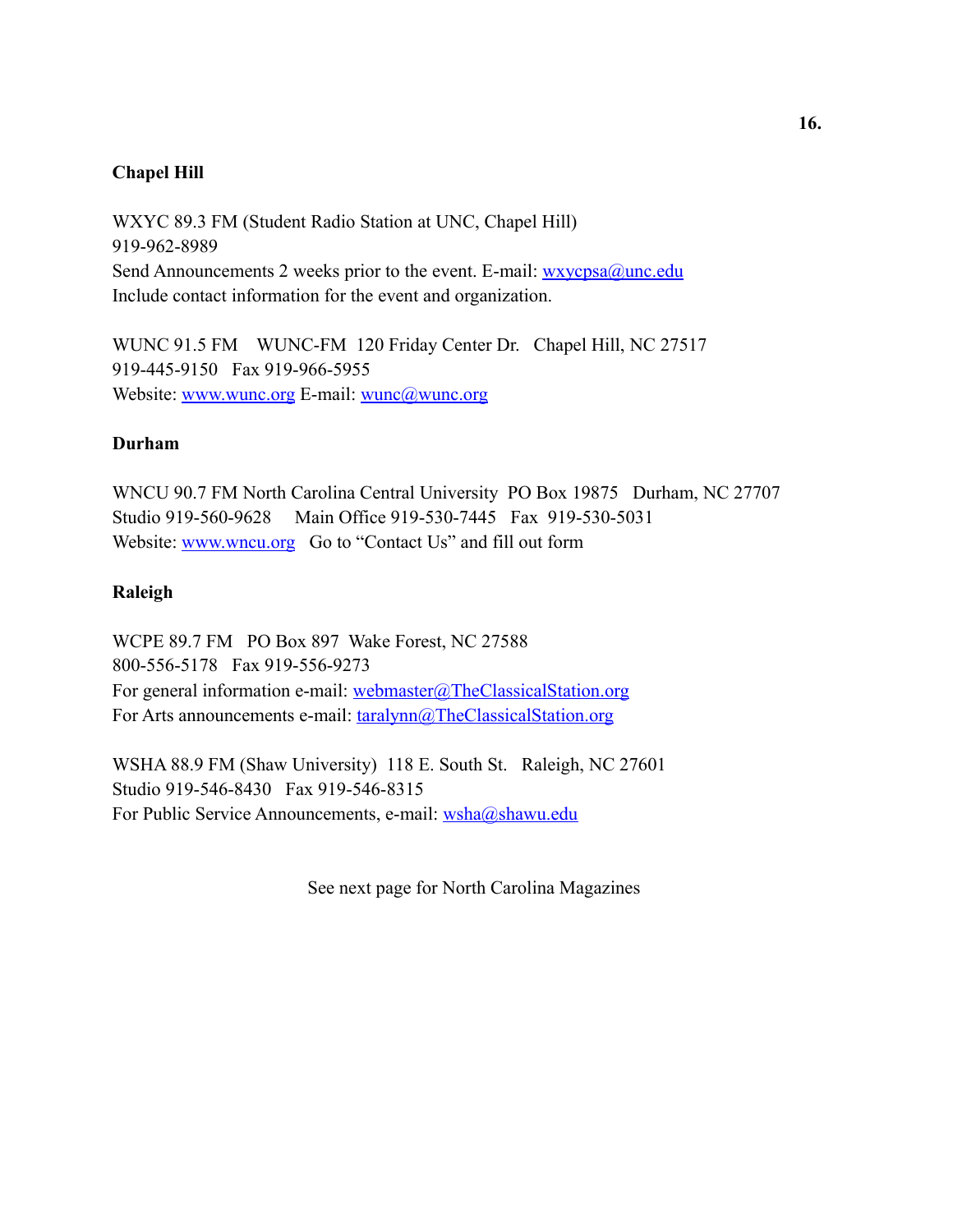#### **North Carolina Magazines**

Our State Magazine (M) (Statewide) PO Box 4552, Greensboro, NC 27404 336-286-0600 Fax 336-286-0100 Website: [www.ourstate.com](http://www.ourstate.com/) To submit an event, e-mail:  $editorial@our state.com$  by the first of the month, three months in advance of an issue.

BOOM! (M) (Triangle-Sandhills Area) 106 Huntsmoor Lane, Cary, NC 27513 919-302-3329 Fax 919-462-0141 Website: [www.boomnc.com](http://www.boomnc.com/) Calendar editor is Luan Harmeson. Email: [calendar@boomnc.com](mailto:calendar@boomnc.com) Check website for submission dates.

Carolina Woman (M) 1506 E. Franklin St. Suite 103, Chapel Hill, NC 27514 919-942-2220 Fax 919-942-2234 Website: [www.carolinawoman.com](http://www.carolinawoman.com/) Email: [articles@carolinawoman.com](mailto:articles@carolinawoman.com) Check website for submission dates.

The following two magazines have the same physical address and the same phone numbers; however, they have different websites, different contact information, and are different in content. They also reach different audiences.

Chapel Hill Magazine (7x per year) 190 Finley Golf Course Rd. Chapel Hill, NC 27517 919-933-1551 Fax 919-933-1557

Website: [www.chapelhillmagazine.com](http://www.chapelhillmagazine.com/)

Managing editor is Jesse Ammons. E-mail: [jesse@chapelhillmagazine.com](mailto:jesse@chapelhillmagazine.com) Assistant editor is Jessica Stringer. E-mail: [jessica@chapelhillmagazine.com](mailto:jessica@chapelhillmagazine.com)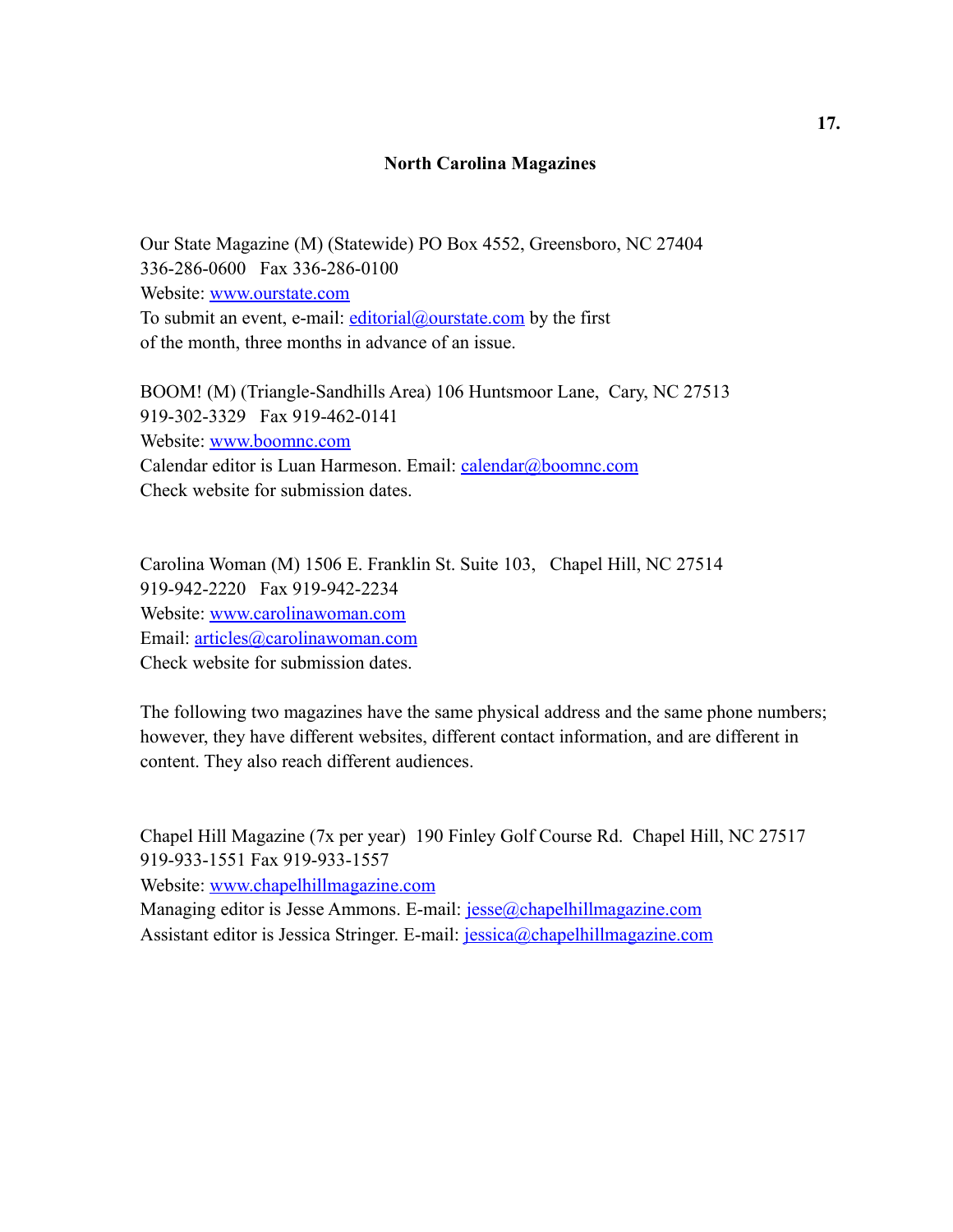Durham Magazine (M) 190 Finley Golf Course Road, Chapel Hill, NC 27517 919-933-1551 Fax 919-933-1557 Website: [www.durhammag.com](http://www.durhammag.com/) Go to "Events", see Calendar and click on "Submit Your Event."

Pinehurst Magazine (bi-monthly) 4818 Six Forks Rd. Suite 204. Raleigh, NC 27609 919-782-4710 Fax 919-782-4763 Website: [www.pinehurstmagazine.com](http://www.pinehurstmagazine.com/) Go to "Contact Us" and fill out form

### **National Unitarian Universalist Websites**

Unitarian Universalist Association ( Headquarters) 24 Farnsworth St. Boston, MA 02210- 1409

617-742-2100 Fax 617-367-3237

Website: [www.uua.org](http://www.uua.org/) Go to Home, click on "Directory", scroll to UUA Staff. Click on "Communications Staff Group" for individual names.

Email: [info@uua.org](mailto:info@uua.org)

UUA World (National magazine) 24 Farnsworth St. Boston, MA 02210-1409 617-948-6502 Fax 617-742-7025

Website: [www.uuworld.org](http://www.uuworld.org/) Go to site, click on "About Us" and scroll to "Submission" Guidelines.

 Scroll down to "General Information" to submit a written, mailed article, or click on "Submission Button" to send an online submission. Do not Email submissions.

#### **Regional**

Southeast District UUA Southern Region of the UUA PO Box 560246 Orlando, FL 32856-0246 407-894-2119 877-216-2986

Office:  $sr@uua.org$  or southernregion $@uua.org$ 

Website: [www.seduua.org](http://www.seduua.org/) Go to "Home" and click on "Newsletter", then click on "Contact Us" or send event, story or photo to Christine Purcell:  $c$ purcell@uua.org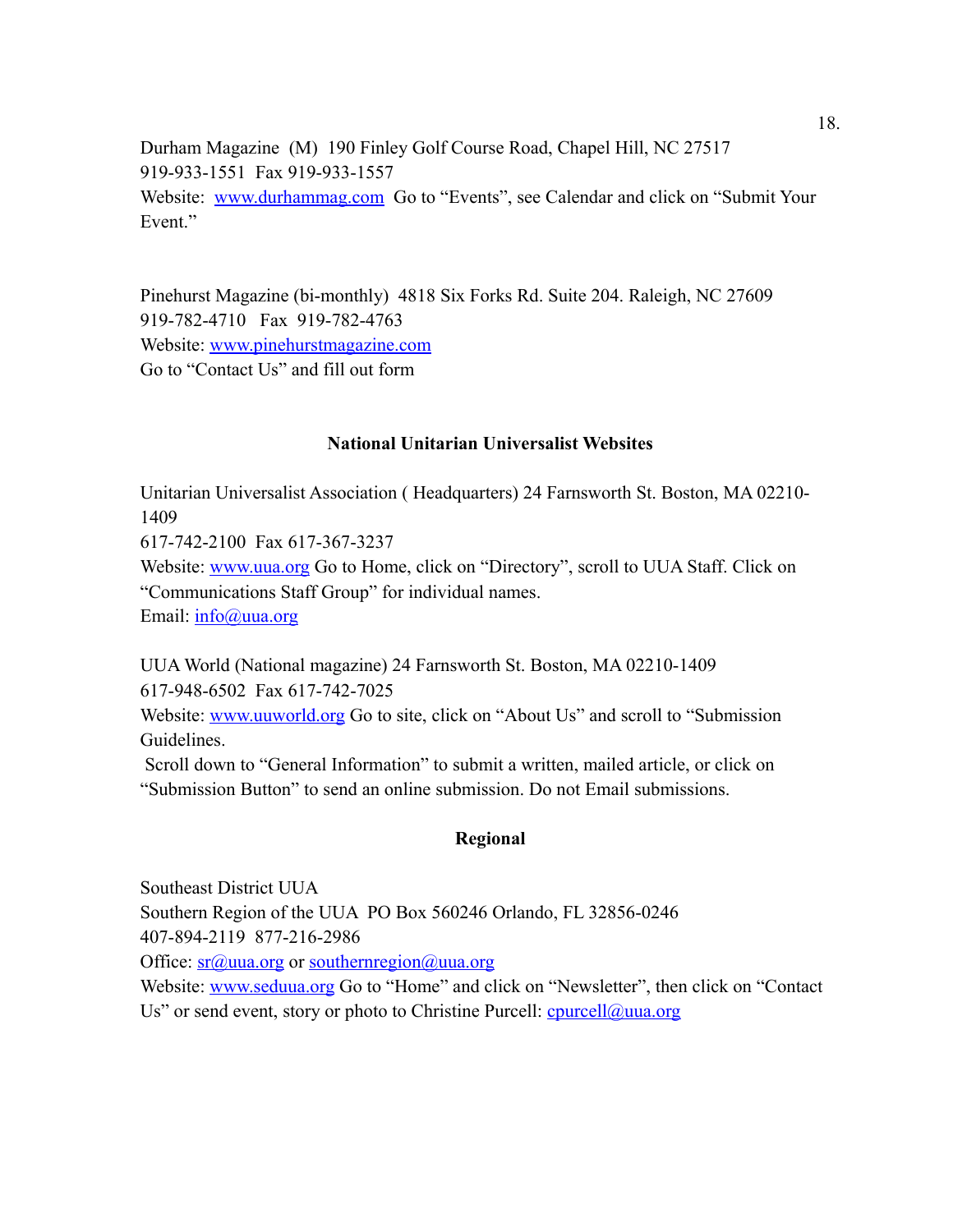## **Some North Carolina UU Congregations**

(There are very many small congregations in North Carolina. For their addresses go to the UUA web site and click on "Find a Congregation.")

# **Triangle Region**

Carrboro Sacred Fire UU (No fixed meeting place) Mailing Address 301 Davie Rd. Carrboro, NC 27510-1607 Website: [www.sacredfireuu.org](http://www.sacredfireuu.org/) Email: [mutualaidcarrboro@gmail.com](mailto:mutualaidcarrboro@gmail.com)

Durham Eno River UU Fellowship 4907 Garrett Rd. Durham, NC 27707-3443 919-489-2575 Fax 919-489-9149 Website: [www.eruuf.org](http://www.eruuf.org/) Email: [office@eruuf.org](mailto:office@eruuf.org)

All Souls Church UU, Walltown Children's Theatre, 1225 Berkeley St. Durham, NC 27705 Mailing: All Souls Durham, PO Box 3506, Durham, NC 27702-3506 919-972-8197 Website: [www.allsoulsdurham.org](http://www.allsoulsdurham.org/) Email: [info@allsoulsdurham.org](mailto:info@allsoulsdurham.org)

Hillsborough

UU Congregation of Hillsborough 1710 Old NC 10, Hillsborough, NC 27278-9599 Mailing: UU Congregation of Hillsborough, PO Box 275, Hillsborough, NC 27278-0275 919-644-0567 Website: [www.uuchnc.org](http://www.uuchnc.org/) Email: [infor@uuchnc.org](mailto:infor@uuchnc.org)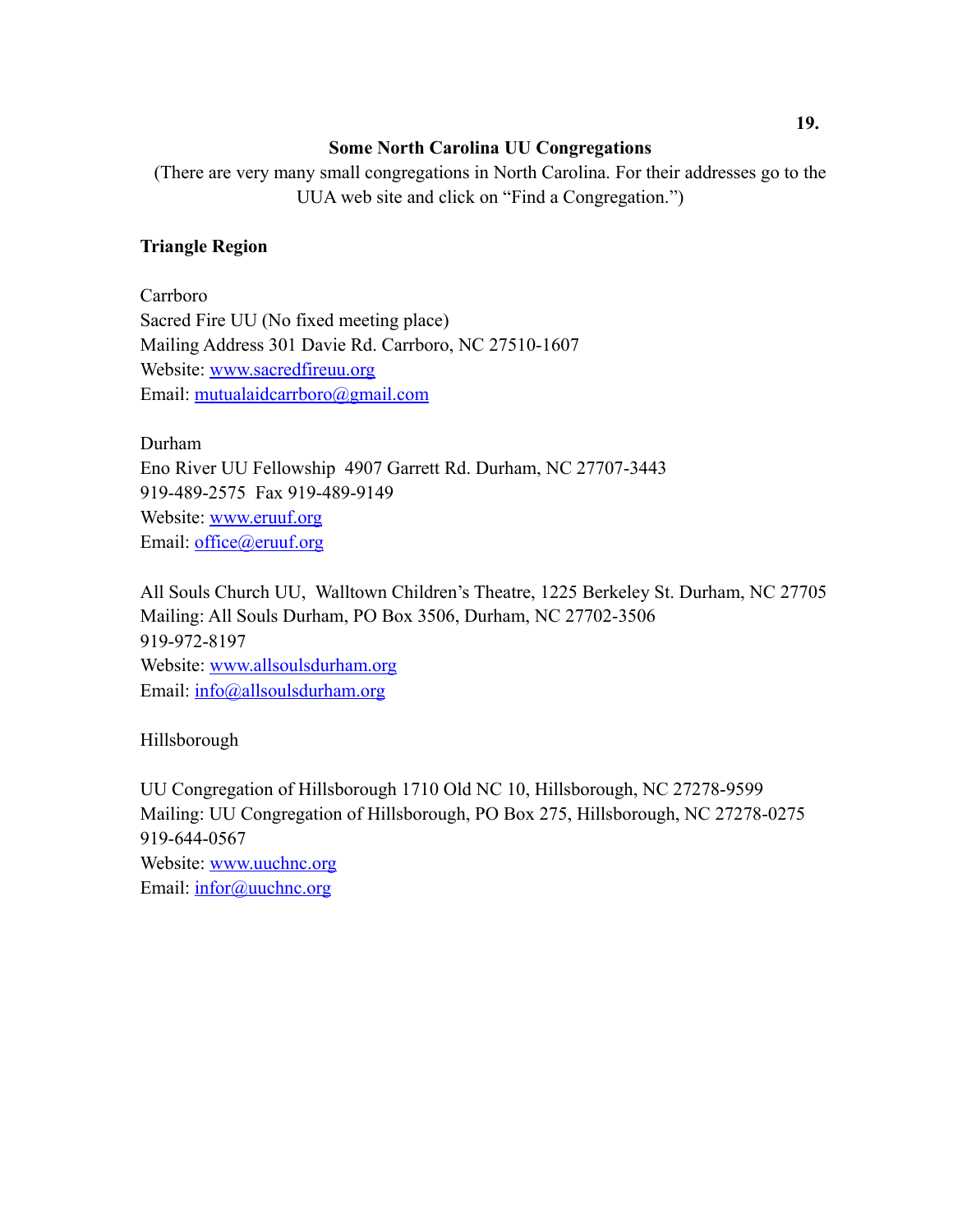### Raleigh

UU Peace Fellowship 4104 Watkins Rd. Raleigh, NC 27616 Mailing: UU Peace Fellowship, PO Box 97702, Raleigh, NC 27624-7702 919-435-4802 Website: [www.uupf.org](http://www.uupf.org/) Email: [uupfellowship@yahoo.com](mailto:uupfellowship@yahoo.com)

UU Fellowship of Raleigh 3313 Wade Ave. Raleigh, NC 27607-4123 919-781-7635 Fax 919-881-2153 Website: [www.uufr.org](http://www.uufr.org/) Email: [office@uufr.org](mailto:office@uufr.org)

#### **UU Congregations in the North Carolina Mountains**

UU Congregation of Swannanoa Valley 500 Montreat Rd. Black Mountain, NC 28711-3124 828-669-8050 Website: [www.uusv.org](http://www.uusv.org/) Email: [admin@uusv.org](mailto:admin@uusv.org)

UU Fellowship of Franklin 89 Sierra Dr. Franklin, NC 28734 828-524-6777 Mailing address: P.O. Box 1023 Franklin, NC 28744-1023 Website: [www.uufranklin.org](http://www.uufranklin.org/) Email: [mary.teslow@gmail.com](mailto:mary.teslow@gmail.com)

Boone UU Fellowship 381 East King St. Boone, NC 28607-4049 828-264-4456 Website: [www.buuf.net](http://www.buuf.net/) Email: [booneuuoffice@gmail.com](mailto:booneuuoffice@gmail.com)

UUs of Transylvania County 24 Varsity St. Brevard, NC 28712 Mailing address: P.O. Box 918 Brevard, NC 28712 828-877-6121 Website: [www.uutc.org](http://www.uutc.org/) Email: [uutcadmin@citcom.net](mailto:uutcadmin@citcom.net)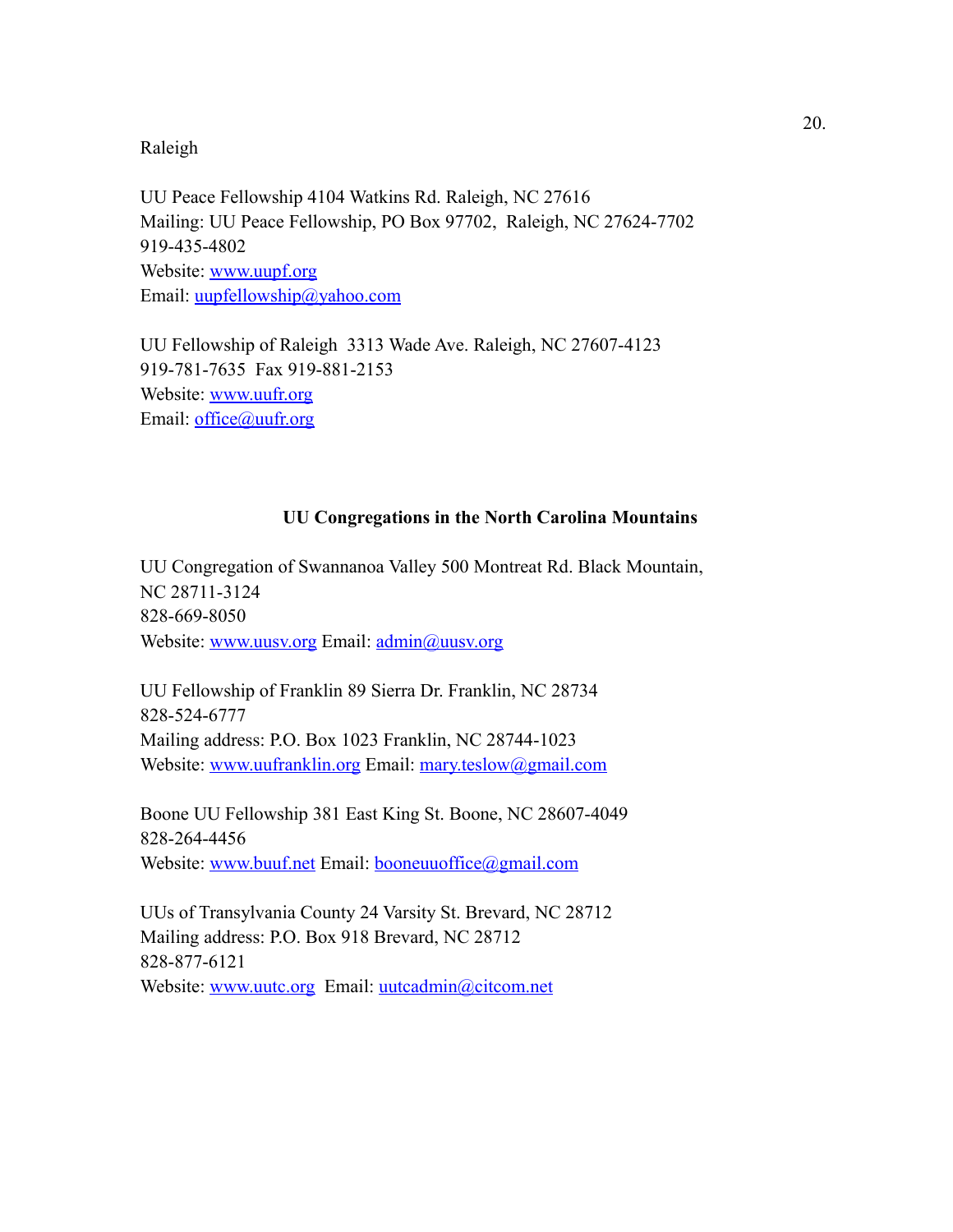UU Fellowship of Hendersonville, NC. Inc. 2021 Kanuga Rd. Hendersonville, NC 28739 Mailing address: 409 East Patterson St. Hendersonville, NC 28739 828-693-3157 Website: [www.uufhnc.org](http://www.uufhnc.org/) Email: [bookkeeper@uufhnc.org](mailto:bookkeeper@uufhnc.org)

## **Southern Piedmont**

UU Church of Charlotte 234 N. Sharon Amity Rd. Charlotte, NC 28211-3004 704-366-8623 Fax 704-366-8812 Website: [www.uuccharlotte.org](http://www.uuccharlotte.org/) Email: [uucc@uuccharlotte.org](mailto:uucc@uuccharlotte.org)

Piedmont UU Church 9704 Mallard Creek Rd. Charlotte, NC 28262-9738 Website: [www.puuc.org](http://www.puuc.org/) Email: [info@puuc.org](mailto:info@puuc.org)

UU Fellowship of Lake Norman 135 Woodlawn School Loop Mooresville, NC 28115 Mailing address: P.O. Box 991 Davidson, NC 28036-0991 705-765-6088 Website: [www.uulakenorman.org](http://www.uulakenorman.org/) Email: [info@uulakenorman.org](mailto:info@uulakenorman.org)

### **The Triad**

UU Church of Greensboro 5603 Hilltop Rd. Jamestown, NC 27282-9396 336-856-0330 Fax 336-856-0384 Website: [www.uugreensboro.org](http://www.uugreensboro.org/) Email: [uucgadmin@bellsouth.net](mailto:uucgadmin@bellsouth.net)

UUs in Covenant 301 North Tremont Dr. Greensboro, NC 27403-1546 336-274-7532 Website: [www.uucovenant.org](http://www.uucovenant.org/) Email: [uuc@earthlink.net](mailto:uuc@earthlink.net)

UU Fellowship of Winston Salem 4055 Robinhood Rd. Winston Salem, NC 27106-4736 336-659-0331 Fax 336-659-0336 Website: [www.uufws.org](http://www.uufws.org/) Email: [administrator@uufws.org](mailto:administrator@uufws.org)